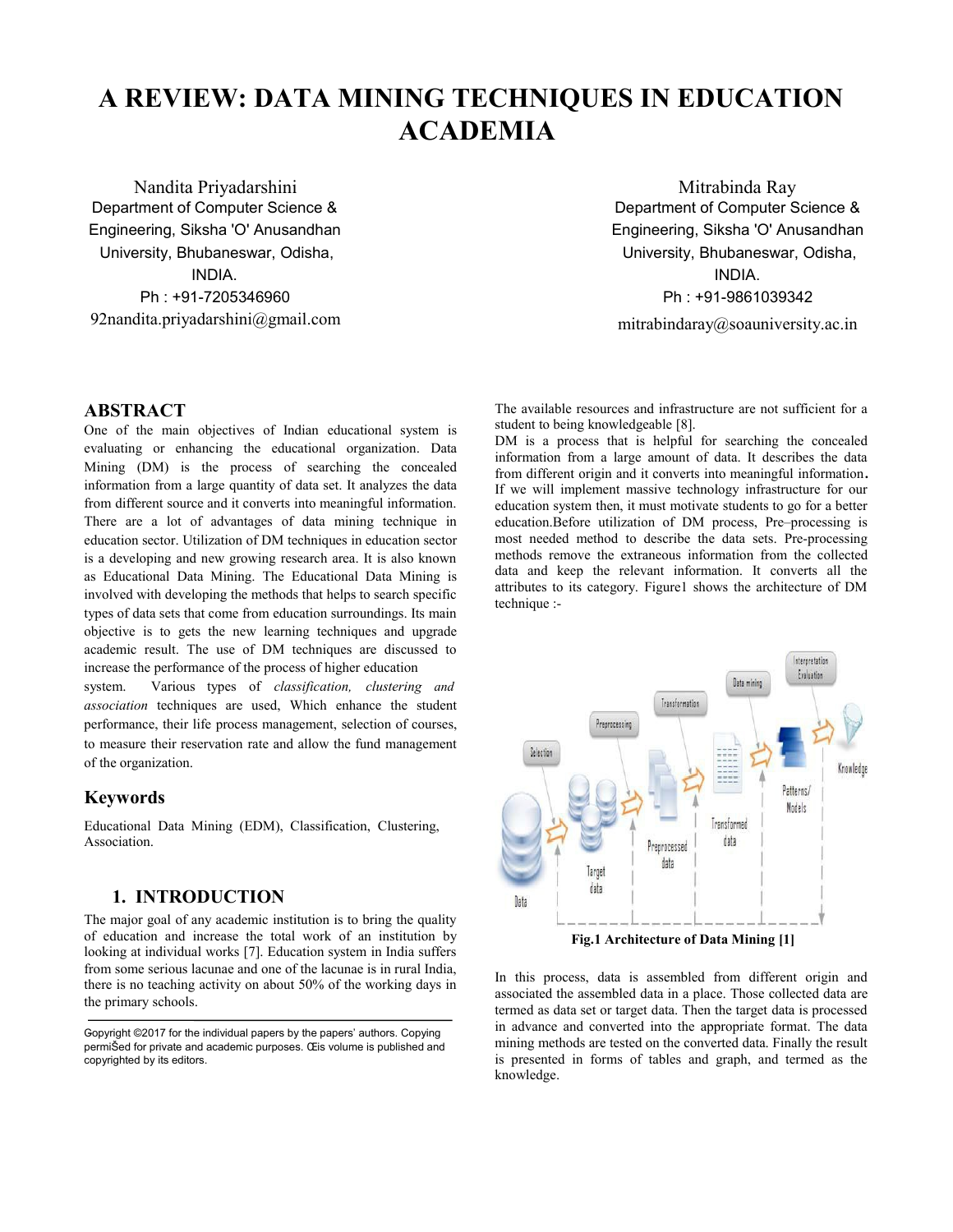# **2. DATA MINING IN EDUCATION SECTOR**

Utilization of the DM techniques in education sector is a developing area for research and also it is termed as Educational Data Mining (EDM). The EDM involves with developing the methods that are helpful for searching a specific type of data that comes from the academic sectors. The EDM has given the advice for improved decision making process and will increase better instructions for the organization. There are a lot of advantages of DM technique in education sector. Some advantages of DM in education sectors as follows:

DM helps to anticipate the final result of students.

It helps to detect student involvement area and determine student's performance in various fields.

It is used to maintain the records of students in education sector in a productive way and used to classify the organization.

DM operation in education sector is described in figure2 .



#### **Fig.2 Application of DM in Education Sector [1]**

In the figure, student gives information to the content. Then the content forwards the information to student learning data. It creates a new database of the student. Student information system is the existing database which contains all the information detail about the student. The predictive model checks the information from student learning data with student information system. If some information is not perfect in both the data base, then the predictive model sends it to the content to rectify it. If the in information is perfect, then it sends it to the dashboard. Dashboard is a combination of faculty and administration. It sends the relevant information about student to faculty or administration. If some particular information likes permanent address is required by the faculty, then it sends a request to content or it sends directly to student. Again the process continues as follows.

There are various types of *classification, clustering, association* techniques of DM methods that has been used to improving the process education sector.

#### **2.1 CLASSIFICATION**

The classification technique involves learning and classification of the data. It is the most frequently used DM method, which is used to develop the classes and assign data set to the respective classes [1]. The target data are evaluated by classification algorithm in learning process. In classification method, the test data are utilized to evaluate the efficiency of the classification rules [9]. If the efficiency of rules is acceptable, then rules can be utilized to new sets of data. Classification techniques used in education sector such as:

Bayesian Classification is used classify the persons into

various classes depend on different attributes regarding to their educational qualification [10].

Decision Tree is used to predicting the

student's academic performance.

Random Forest is used to predict the change in behavior on student database [11].

# **2.2 CLUSTERING**

Clustering is the most frequently used techniques of DM which is used in different areas like, it retrieve the information from a large database, in bioinformatics, to recognize the patterns and, for image analysis [2]. Clustering methods are tried to find out the approximate solution of a problem. It is an iterative process of discover the knowledge that involves the trial and failure methods. It will be absolutely necessary to change the parameters of the model and data pre-processing to achieve the desire results [3]. This technique also finds the classes and assigns the particular object to a desire class. It helps to record the academic dataset of a student from the database that contains basic student data like name, age, gender, origin, student category academic program, and academic achievements data. Cluster analysis is not different technique but it can be accomplished by various algorithms Clustering techniques used in education sector such as:

Partitioning Methods is divided the students in to

different sections according to their academic performances.

Hierarchical clustering is used for extract the commonly used items from a large database.

# **2.3ASSOCIATION**

The main goal of the association technique is to search the most impressive association and interrelationship between a huge data set. Association technique is used to search the most regularly available data element in a huge data set. Now a day's by help of association rule many corporate companies are increase their profits. In education sector, it helps the student to searching useful patterns that are helpful in their education, guiding the student to find out the best fit changing model for student learning. [1]